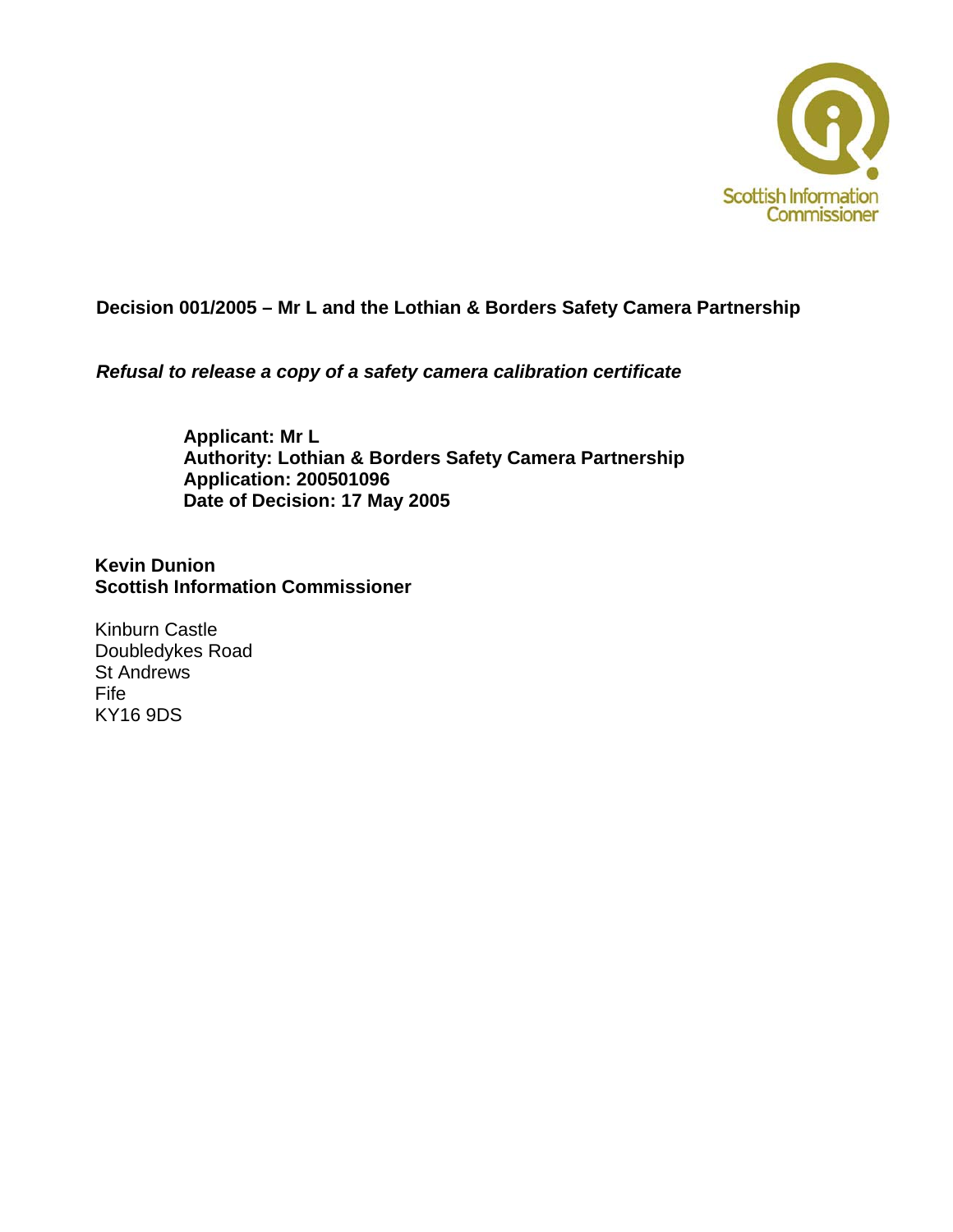

# **Decision 001/2005 – Mr L and the Lothian & Borders Safety Camera Partnership**

**Safety camera calibration certificate - refusal of access - section 25 - whether information is otherwise accessible.** 

#### **Facts**

Mr L wrote to the Lothian & Borders Safety Camera Partnership asking to see the calibration certificate for equipment used in an alleged speeding offence. Although the information was eventually provided by the public authority after he lodged an application with the Scottish Information Commissioner, Mr L has asked for a decision as to whether the authority acted correctly in response to his initial request and subsequent request for review.

#### **Decision**

The Commissioner found that the authority has not dealt with the applicant's request for information in accordance with Part 1 of the Freedom of Information (Scotland) Act 2002 (FOISA). The authority should put in place procedures to conform with the provisions of FOISA particularly with respect to Sections 16,19,21, and with reference to paragraphs 63-71 of the Scottish Ministers' Code of Practice on the Discharge of Functions by Public Authorities under the Freedom of Information (Scotland) Act 2002, relating to these sections.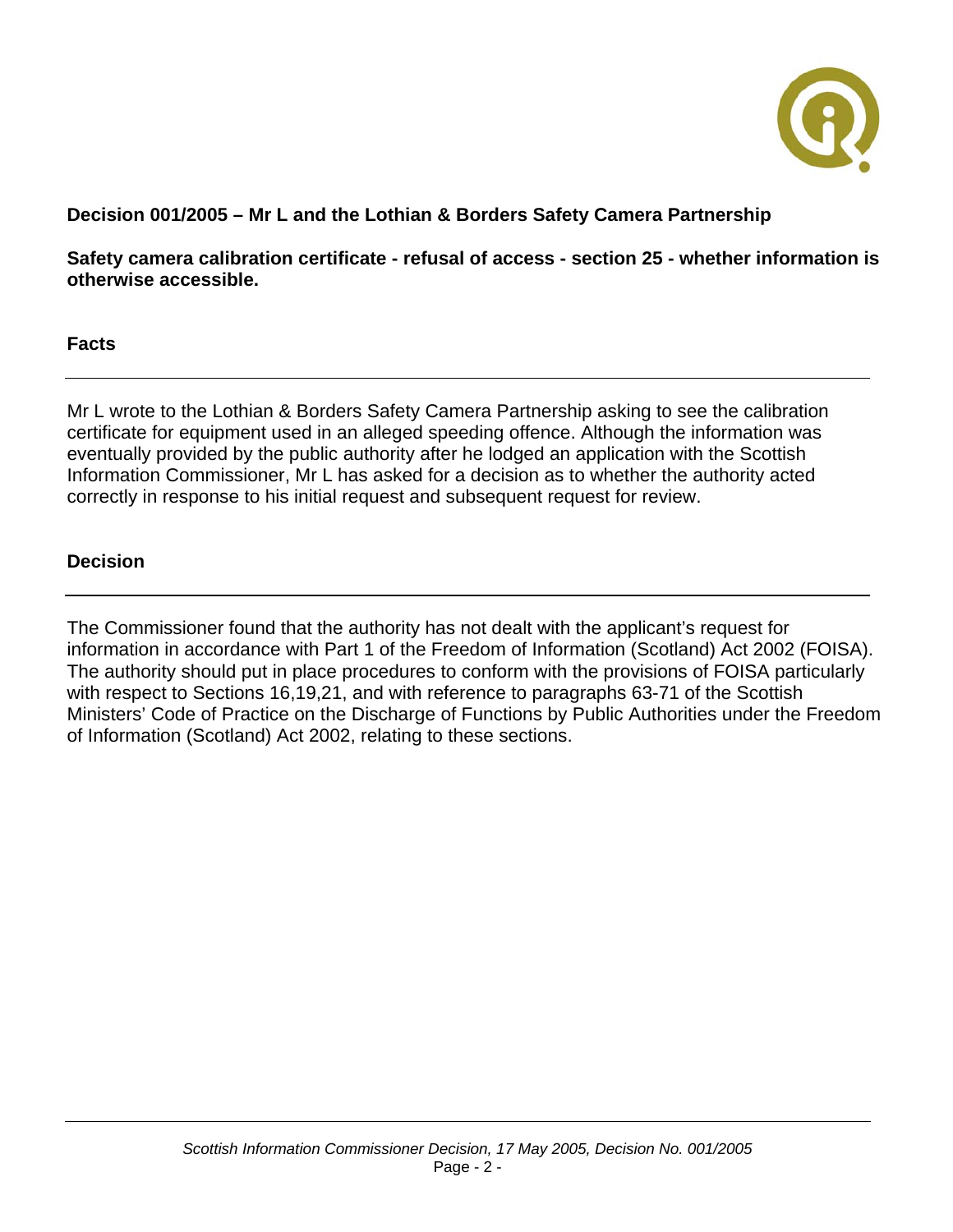

# **Background**

- 1. On 17 February 2005, the applicant made a request to the Lothian & Borders Safety Camera Partnership ("the Partnership") to see the calibration certificate for a safety camera used in relation to an alleged speeding offence committed by the applicant. He argued that he should be able to view the certificate under the Freedom of Information (Scotland) Act 2002 (FOISA), notwithstanding that the Partnership stated, in a "most commonly asked questions" sheet which accompanied the Notice of Intended Prosecution, that it was not possible for him to see the certificate.
- 2. On 23 February 2005, the Partnership wrote to the applicant refusing to send him a copy of the certificate on the basis that it constituted police evidence and would be produced in court if required. The Partnership however indicated that the certificate could be viewed on the Lothian and Borders Police website.
- 3. The applicant sought an internal review of this decision and wrote to the Partnership on 28 February 2005, asking it to reconsider the decision to withhold the information he had requested. The Partnership responded on 3 March 2005, stating that a copy of the calibration certificate could not be sent out in the post, and instead referring the applicant to the Safety Camera Partnership's website where examples of the certificate could be found.
- 4. The applicant then applied to me for a review of the Partnership's refusal to provide him with the information requested, in a letter dated 18 March 2005.
- 5. The case was then allocated to an Investigating Officer.

## **The Investigation**

6. The applicant's appeal was validated by establishing that he had made a request to a Scottish public authority, and had appealed to the Commissioner only after requesting the authority to review its decision to withhold information. Although none of this is disputed it is worth noting that The Lothian and Borders Safety Camera Partnership is comprised of the City of Edinburgh Council, West Lothian Council, Scottish Borders Council, Lothian and Borders Police and the Scottish Executive. These are all public authorities covered by FOISA and the information was regarded as being held by a public authority for the purposes of the legislation.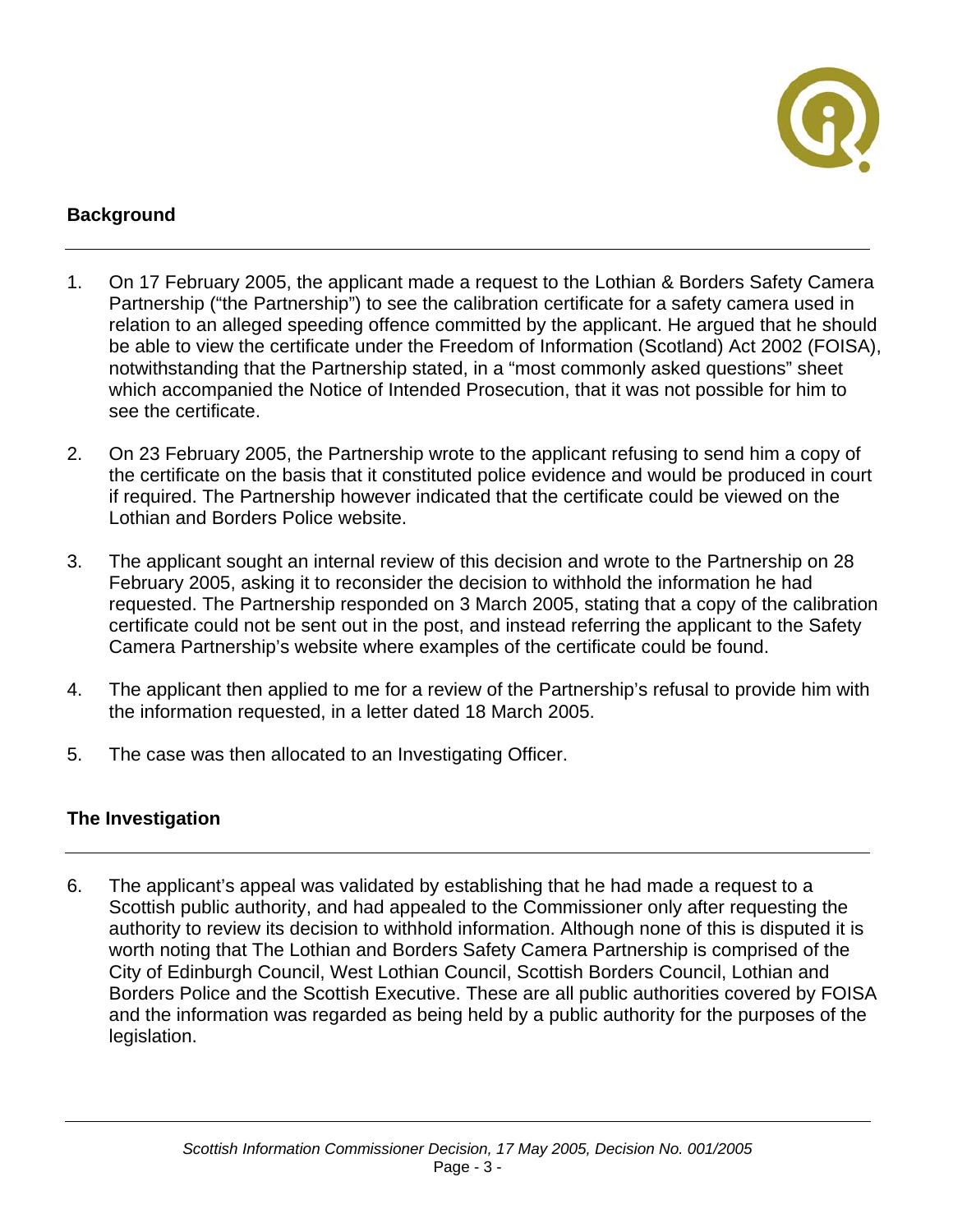

- 7. A letter was sent from my office to the Partnership on 8 April 2005, informing it that an appeal had been received and that an investigation into the matter had begun.
- 8. The Partnership was asked to provide:
	- Copies of any internal guidance or policy relied on by Lothian & Borders Safety Camera Partnership relating to the release of safety camera calibration certificates to the public;
	- Copies of any internal documents or correspondence relating to the applicant's request for information dated 17 February 2005, or his subsequent request for review of 28 February 2005. This was to include any e-mails, minutes of meetings, briefings, notes of conversations, or memos that refer to the request and the Safety Camera Partnership's response;
	- Details of the process followed in responding to the applicant's letter of review dated 28 February;
	- Copies of the information requested to enable the Commissioner to consider whether the information should be released or withheld; and
	- Any other information relevant to this case.
- 9. The Partnership provided:
	- An extract from the Partnership's Information Audit which included guidelines on how to respond to requests for certain types of information (such as calibration certificates);
	- A copy of an internal e-mail dated 17 February 2005, confirming that calibration certificates had been uploaded to the Partnership website;
	- Copies of correspondence sent to the applicant (including a copy of the calibration certificate sent to him on 14 April 2005) and a copy of the applicant's original request;
	- A copy of the Notice of Intended Prosecution and a sheet outlining the applicant's case history; and
	- Copies of certificate print outs from the website.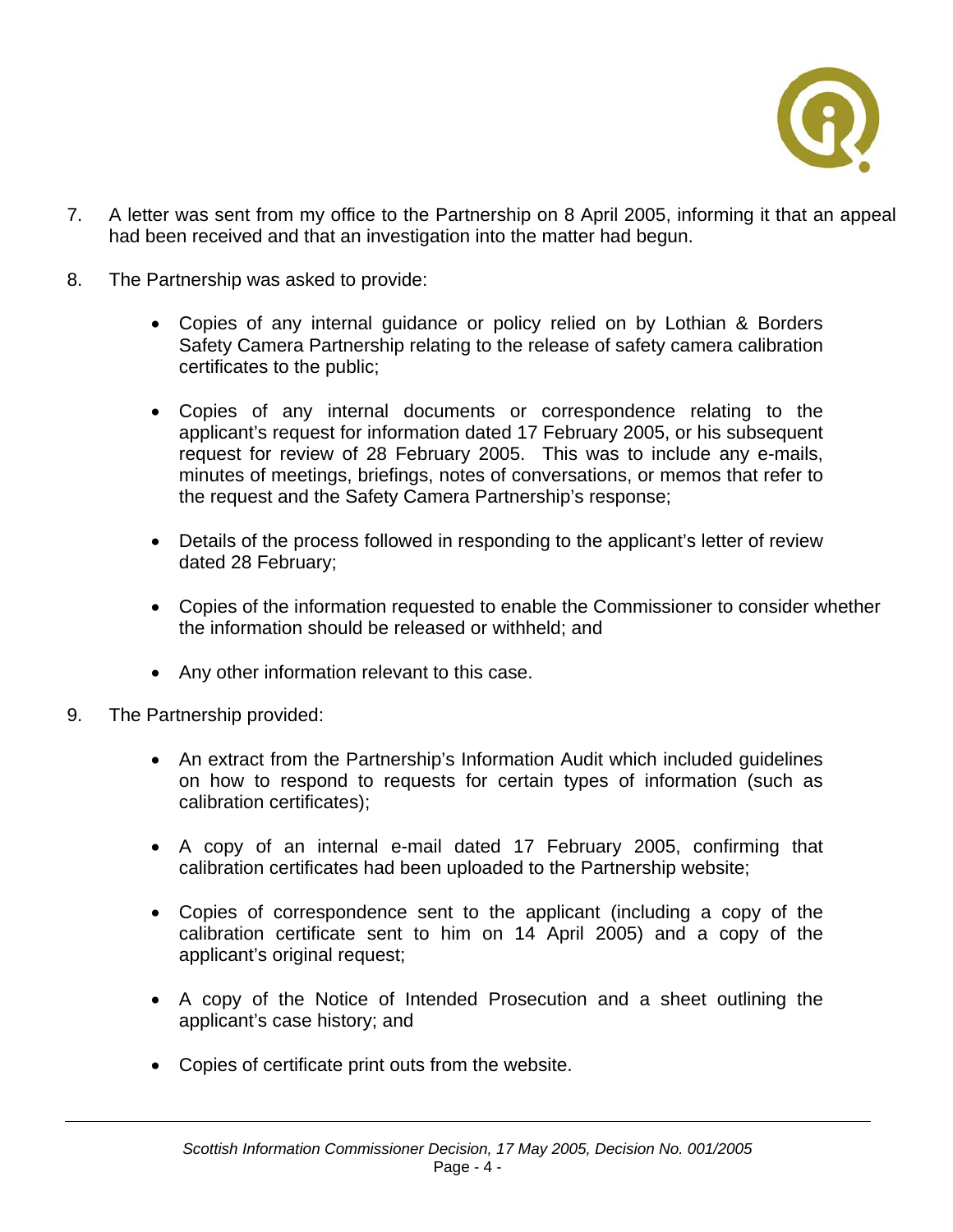

- 10. It was noted that the Partnership had not cited any exemptions under FOISA when refusing the request and it was therefore asked to set out in terms of the Act the exemption(s) that apply to the information withheld, why the exemption(s) apply and its analysis of the public interest test in relation to each exemption applied (where appropriate).
- 11. The Partnership Manager phoned my Office on 13 April 2005 in response to this letter and acknowledged that an error had been made. He stated that a letter of apology would be sent to the applicant along with a copy of the calibration certificate that had been requested.
- 12. The Partnership sent a copy of the calibration certificate to the applicant on 14 April 2005, acknowledging in its covering letter that it had been "inconsistent" in respect of the applicant's request to see the certificate.
- 13. In some cases when an authority provides disputed information during the course of an investigation this may be done as part of a settlement procedure where the applicant agrees to withdraw the related appeal to the Commissioner. However there was no such agreement in this case. Rather the applicant wrote to my Office on 16 April 2005, indicating that although he had received a copy of the calibration certificate he still wished a decision to be made in relation to his original application. He stated that he was unhappy with the way his request had been dealt with by the Partnership and wanted to ensure that this would not happen again to anyone else.
- 14. On 26 April 2005 the Partnership provided information in response to the request by my Office, with the exception of a copy of the request for review from the applicant which the Partnership was unable to produce and which it presumed had been misfiled. It confirmed at the same time that no exemptions were being claimed, as there was now no intent to withhold the information in this case. However, it was also stated that, due to the application of old guidelines, the exemption the Partnership had intended to use had not been cited, namely Section 25 – information otherwise accessible.

## **The Commissioner's Analysis and Findings**

15. The main issue of substance to be addressed is whether procedurally the Partnership has properly dealt with the applicant's application under FOISA. However before I do so, I want to comment upon the Partnership's claim that the information need not have been supplied as it was otherwise accessible by virtue of being posted on their website thus qualifying for exemption under Section 25. I believe it is worth doing so as this is likely to be claimed in other instances, notwithstanding that the information in dispute in this particular case has been provided to the applicant.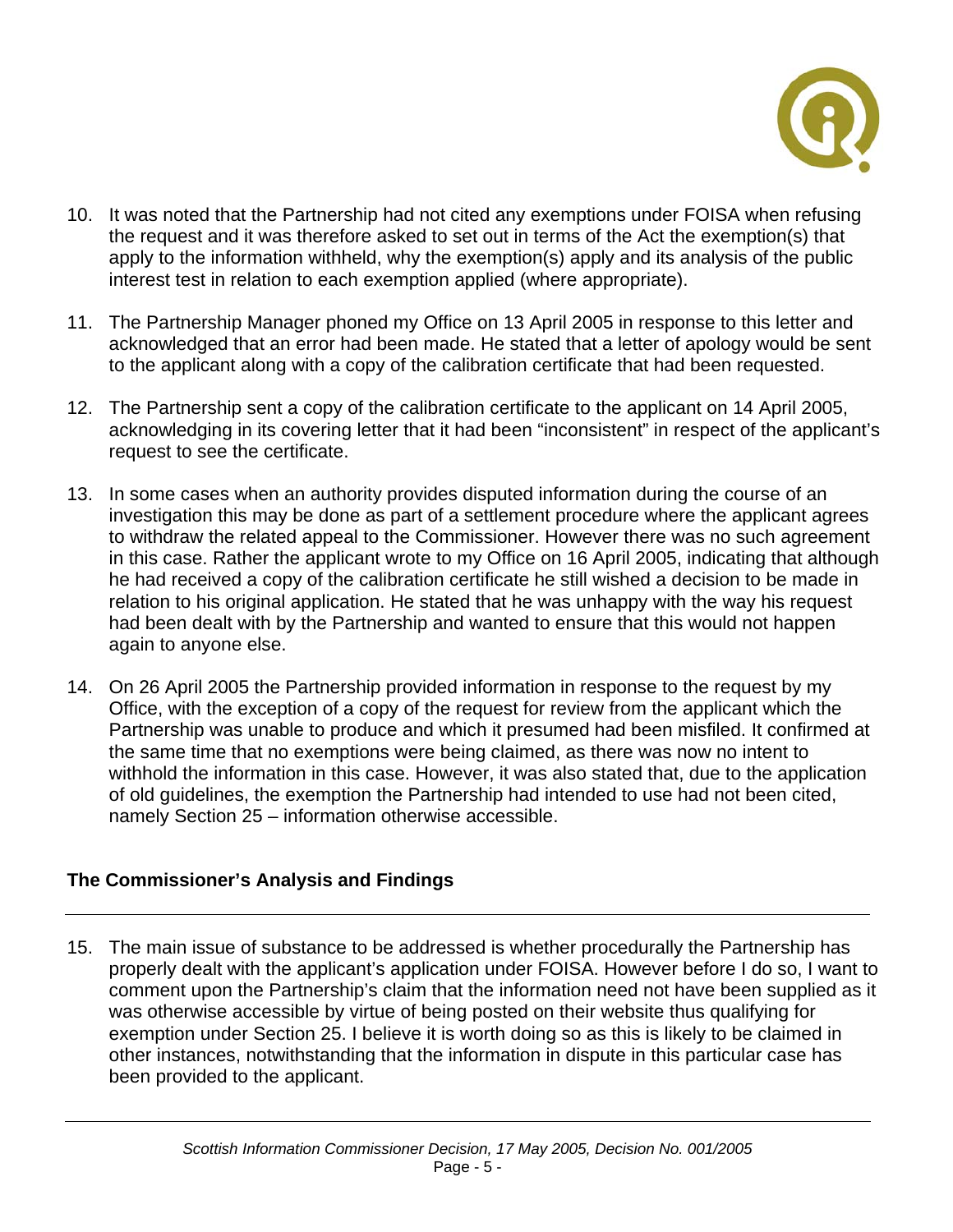

#### **Was the information reasonably accessible?**

- 16. The Partnership stated, as noted above, that it would have intended to have claimed an exemption under Section 25 of FOISA on the basis that the information is otherwise accessible, by virtue of being available on the Partnership's website.
- 17. It stated that an example calibration certificate had been published on its website in December 2004 and the site was updated on 17 February 2005, including all 22 certificates.
- 18. The Partnership also provided copies of an example certificate from the site as well as the specific certificates of conformity and calibration data as requested by and supplied to the applicant.
- 19. Previously, the Partnership website listed the cameras with their calibration due dates. Individual calibration certificates were provided within two pdf files (one for fixed cameras and one for mobile cameras). These files (14 pages and 5 pages respectively) contained the certificates of calibration for each fixed camera and four certificates of conformity for each mobile camera. However, only one of the corresponding calibration data sheets for the four mobile cameras was present.
- 20. The calibration data sheets describe in detail the checks that have been carried out on the cameras to ensure that they conform to requirements (such as distance checks, optical power output tests, pulse repetition frequency tests and speed simulation tests). I am of the view that without the data sheet there is no detailed calibration data available for a member of the public to inspect in order to check the basis upon which the certificate of conformity has been issued. In other words, there would be no evidence that the camera had actually passed the relevant tests other than the existence of a covering certificate.
- 21. At the time of the applicant's request the calibration data sheet for the camera that concerned him (serial number 448164) was not present on the website although the covering certificate of conformity was (the only mobile camera calibration data sheet available at that time related to camera 448166).
- 22. In my view the information which the applicant wanted (the detailed calibration data sheet for a specific camera) was held by the Partnership but was not otherwise accessible and so exemption under Section 25 would not have applied to his application. The applicant could only have obtained or viewed a copy of the relevant data sheet by making a request for the information under FOISA, and being provided with a copy.
- 23. But even if the specific calibration sheet had been on the site would it be regarded as otherwise accessible?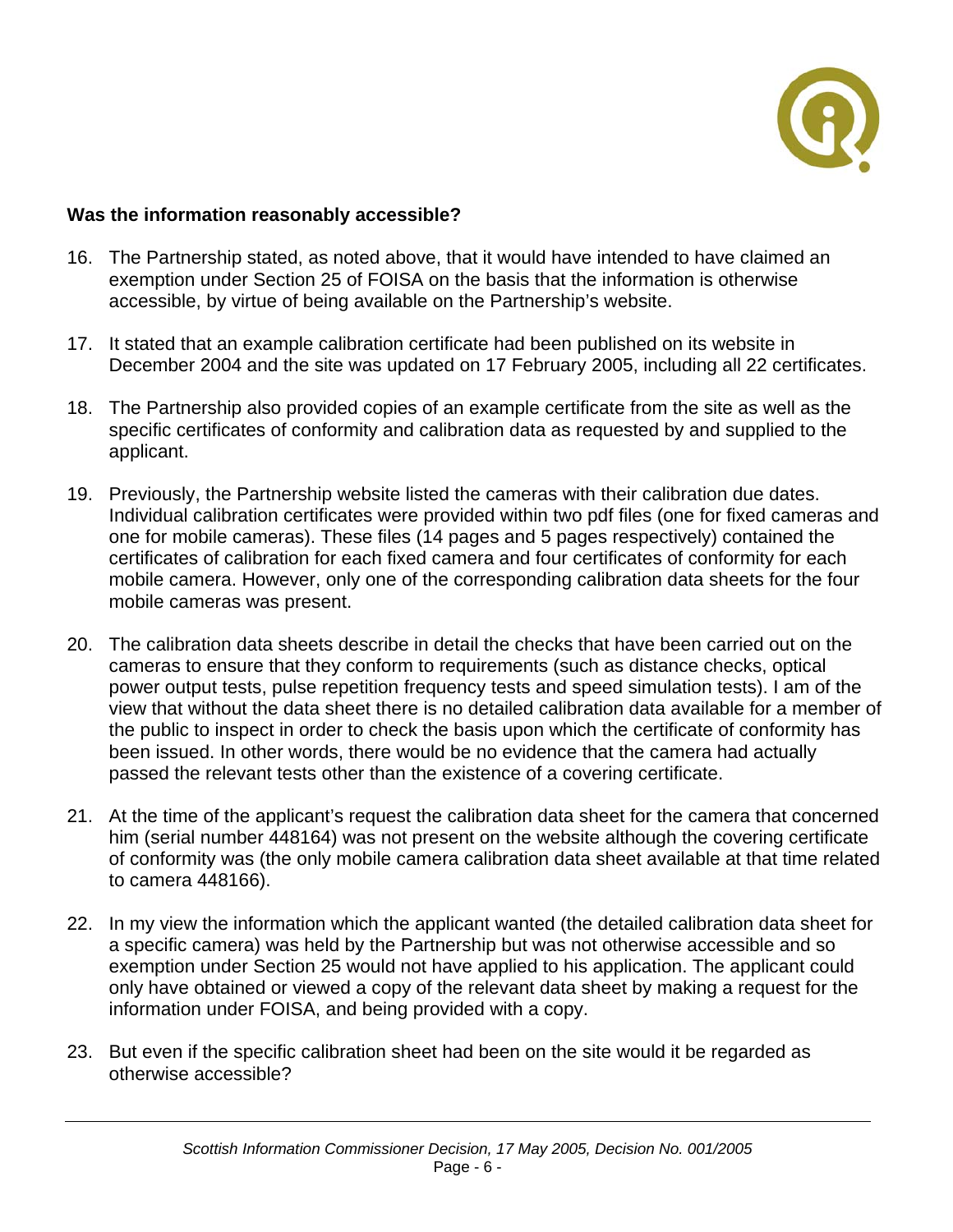

- 24. The Partnership argues that as most people have access to the internet then information posted on a website is accessible. However the most recent information on data trends available from the Scottish Household Survey<sup>1</sup> published by the Scottish Executive shows that in Scotland only 45% of adults make use of the internet for personal use.
- 25. This hides a wide disparity between income groups and types of household. The Social Justice Annual Report for 2003 provides percentages of households with home internet access by interim Scottish Multiple Index of Deprivation. Access in the least deprived households is 51%; for the most deprived 20%. As might be expected an even greater disparity is evident when specific household income is considered. 63% of households with income of over £20,000 have home internet access. This falls to only 11% for households with an income of less than £6000. Finally the type of household also has a bearing. Only 27% of single parents have home internet access whilst single pensioners barely register with 3%.
- 26. In my view therefore it is not yet possible to say that information which is solely provided on a website is reasonably accessible to people in Scotland. Public authorities also have a duty to provide information in any format requested by the applicant, where reasonably practicable, under section 11 of FOISA. An authority may prefer as its primary source to make it available on a website but where it receives a request for the information to be made available in another format, e.g. in paper form posted to a home address, then it should do so unless there are overriding technical or cost implications.
- 27. It was also incorrect of the Partnership to consider the public interest test in relation to their intended use of the Section 25 exemption. The Partnership stated "We find that the Public Interest Test applies on the following grounds: most people have access to the Internet, it saves the public purse to refer to the web site instead of sending out copies, it also increases our organisations [sic] transparency to publish the certificates on the web site and by referring to the web site, we can also better interact with our various audiences." The Section 25 exemption is an absolute exemption and therefore the public interest test does not apply.
- 28. In this case a request for a printed copy of a calibration certificate is not unreasonable, especially where an applicant cannot find the electronic version of the document required on the organisation's website.
- 29. The Partnership's website has been amended since the date that the applicant's appeal was initiated. The web page that contains references to the calibration certificates now consists of two tables with a list of fixed and mobile camera serial numbers and their individual

<span id="page-6-0"></span><sup>&</sup>lt;sup>1</sup> Scottish Household Survey: Data Trends (up to, and including, the third quarter of 2004). [http://www.scotland.gov.uk/Topics/Statistics/16002/11658.](http://www.scotland.gov.uk/Topics/Statistics/16002/11658)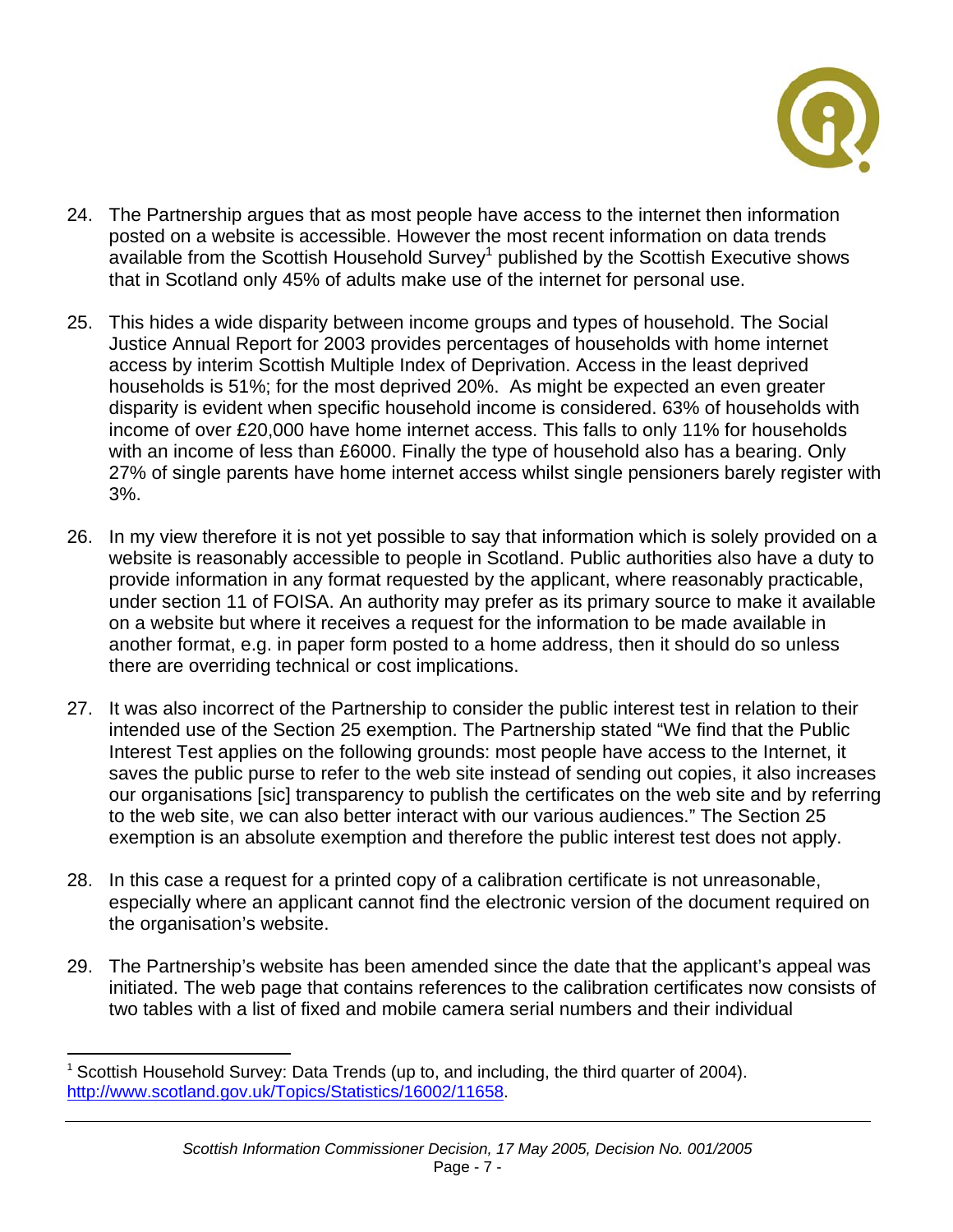

calibration dates. A link to the calibration certificate for each camera is also provided and the documents can be viewed in pdf format. A corresponding data sheet is now available for each mobile camera.

- 30. I find that the information should have been released and **recommend** two further improvements.
- 31. Firstly, on 10 May 2005, the applicant supplied me with a copy of the "most commonly asked questions" sheet that accompanied his Notice of Intended Prosecution. The sheet stated that the certificates could not be viewed: "The Police **will not** provide this documentation at this stage. If the matter proceeds to a full Court hearing the necessary documentation will be produced then." This should be updated with immediate effect to reflect the right to access such information as conferred by FOISA.
- 32. Secondly, where a Notice of Intended Prosecution is issued it would be of assistance to members of the public if the serial number of the certificate/camera involved was clearly stated alongside details of where to view copies of it. Providing details of the exact page on the Partnership website where copies of calibration certificates can be found would also be useful rather than simply citing the main address of the website.
- 33. I will now turn to the matter which needs to be decided.

## **Were procedures for responding to the request adequate?**

- 34. The applicant made his request for information on 17 February 2005. The response from the Partnership was very prompt, dated 23 February 2005, well within the 20 working days required under FOISA. However it fell well short of conformity with FOISA in two key respects.
- 35. The Partnership refused to provide the information without specifying a claimed exemption, stating that the calibration certificate was police evidence and would be produced in court if required. As the Partnership has itself subsequently recognised, this is incorrect. But even if it had been correct the authority would have to then specify the exemption under FOISA which it claimed encompassed such a reason to allow the information to be refused. No such exemption was identified in response to the applicant, which under the terms of FOISA should have constituted a refusal notice. Furthermore, the Scottish Ministers' Code of Practice on the Discharge of Functions by Public Authorities under the Freedom of Information (Scotland) Act 2002 ("the Section 60 Code") requires authorities to inform applicants of their right to a review of this refusal. The Partnership did not inform the applicant of this option.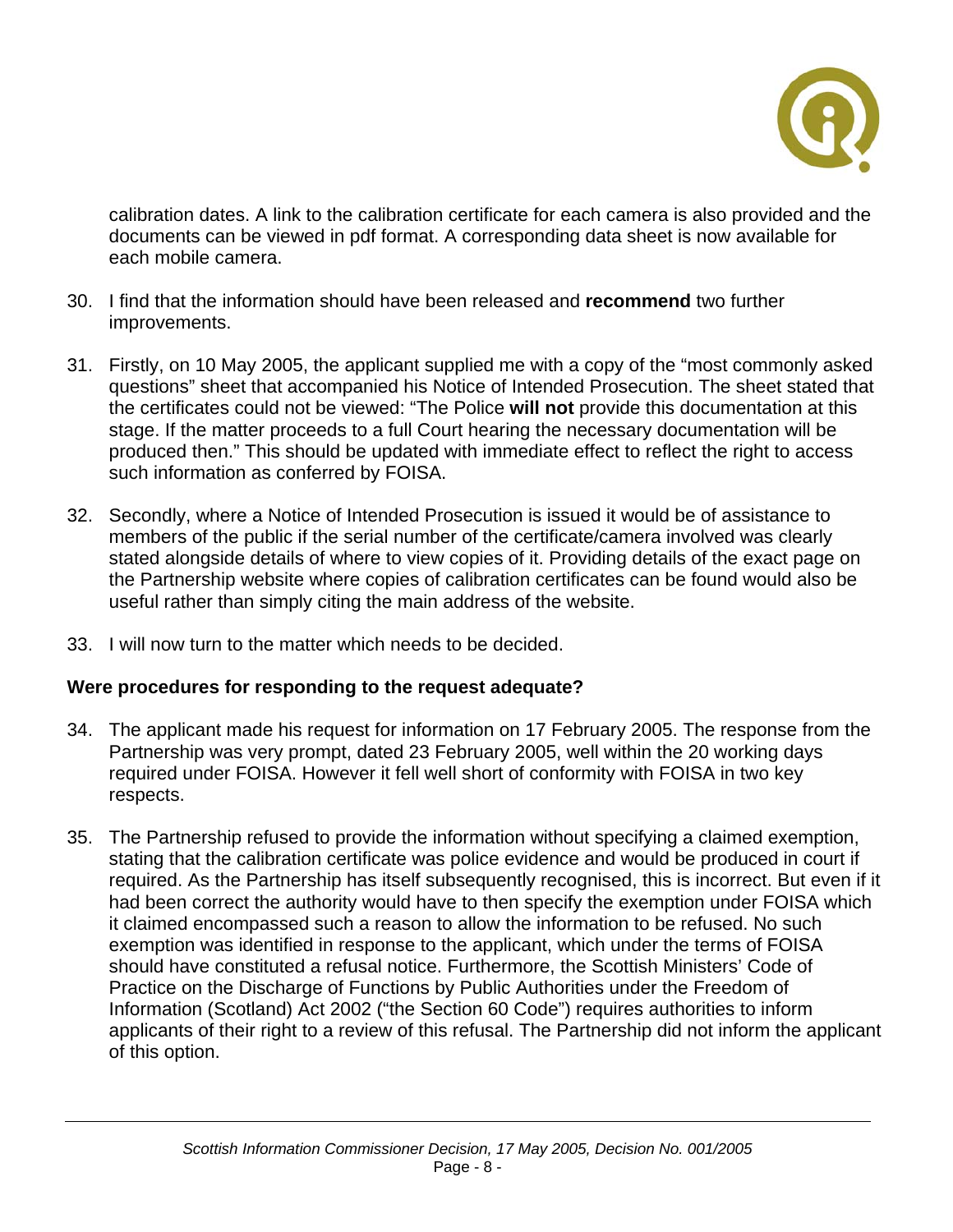

- 36. Although the letter of refusal did not indicate a procedure for requesting a review of the decision the applicant wrote on 28 February 2005 asking the Partnership to reconsider its decision.
- 37. I regard this as constituting a requirement for review under FOISA. The applicant does not have to cite the Act or employ specifically the term 'review'. Where the applicant expresses his dissatisfaction with the refusal this should be regarded as a request for a review especially where amplified by asking the authority to 'reconsider', 'look again' etc.
- 38. The response to the request for a review was also unsatisfactory. It was sent out in the same name of the officer who issued the initial refusal. The Section 60 Code says 'the review should generally be handled by staff who were not involved in the original decision.' By not having in place a review procedure which allows for the matter in dispute to be considered afresh, it is likely that the applicant will not regard the procedure as fair and impartial, as expected by the Code. It is also bound to increase the likelihood that the original decision will simply be upheld even if it is in error or is deficient. What did not become obvious in this case until the Partnership subsequently informed us was that it was an Administrative Assistant who dealt with the original enquiry and responded in the name of her line manager, the Deputy Manager. Subsequently even though the Deputy Manager upheld the original decision, made in her name, she still did not make any reference to the Freedom of Information (Scotland) Act nor cite any exemptions. Furthermore in maintaining the refusal she has not appreciated that in confirming the Partnership's original decision she is obliged to inform the applicant of his right to appeal to the Commissioner and the time limits within which this should be done.

## **Decision**

I find that the authority has not dealt with the applicant's request for information in accordance with Part 1 of the Freedom of Information (Scotland) Act 2002 (FOISA), as detailed in paras 34-38 above. The authority should put in place procedures to conform with the provisions of FOISA particularly with respect to Sections 16,19,21, and with reference to the paragraphs 63-71 of the Section 60 Code relating to these sections. These procedures should, through staff training and revisions to the authority's processes:

• ensure that a request for information is recognised as a request to be dealt with under FOISA;